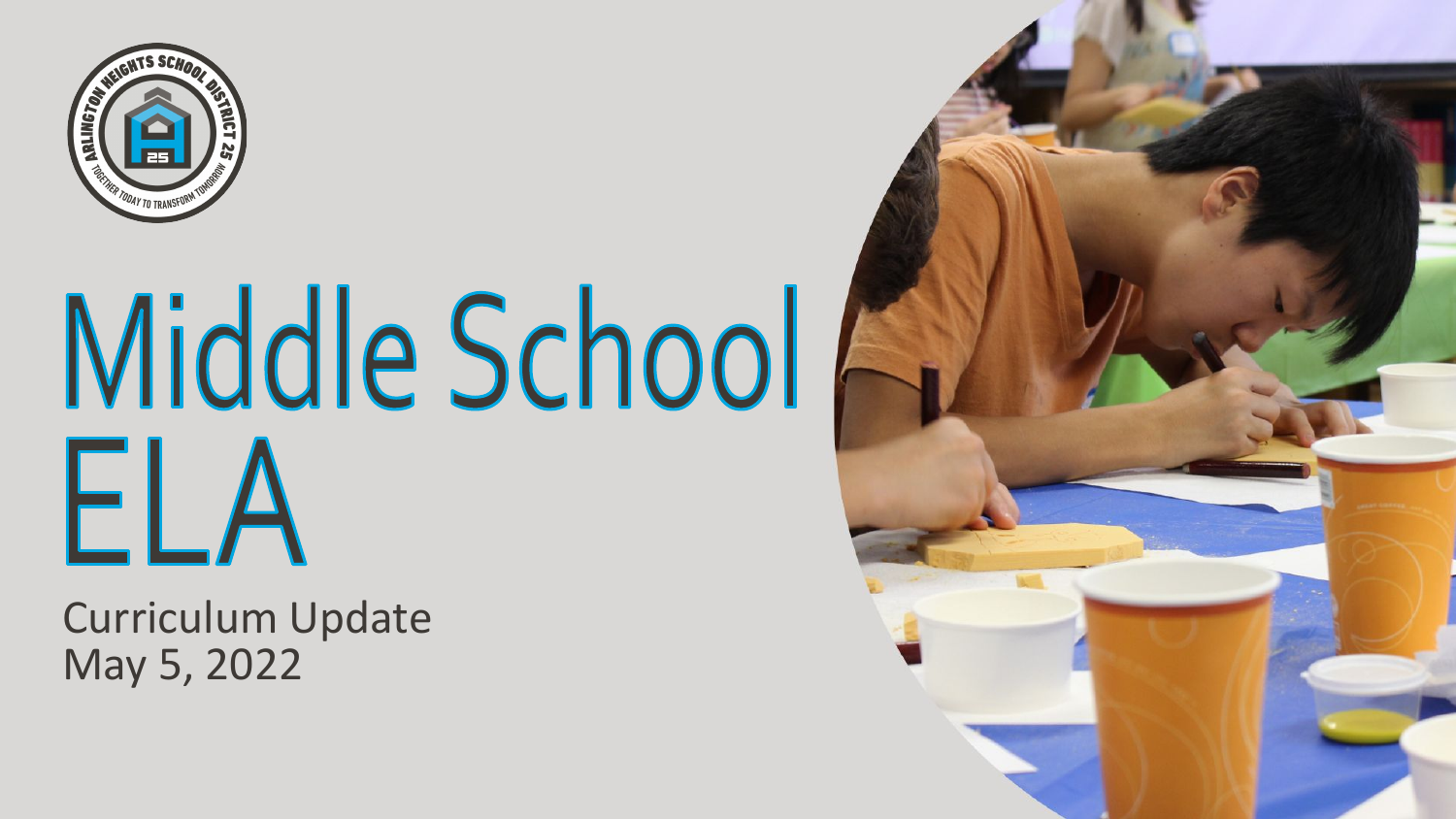

# **AGENDA**

- 1. Strategic Plan Connection
- 2. Committee
- 3. Timeline
- 4. Professional Learning
- 5. Resource
- 6. Cost
- 7. Impact



Sharon Nelles Literacy Coordinator [snelles@sd25.org](mailto:snelles@sd25.org) | @Sharon Nelles PAGE<sub>1</sub>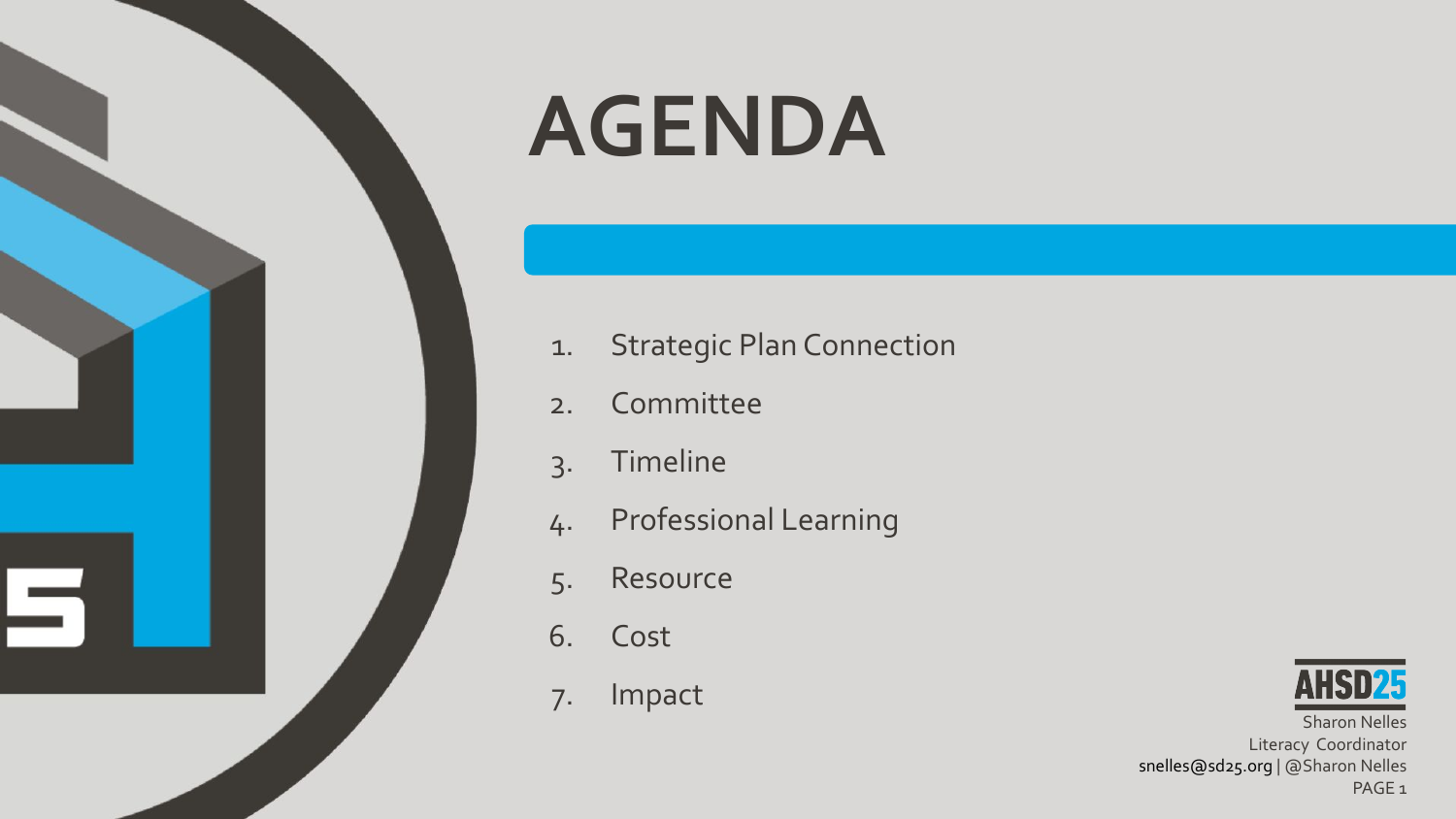## Strategic Plan Connection



In Arlington Heights School District 25, we **empower an inclusive, diverse community of learners to innovate and thrive as global citizens.** Through our literacy instruction at the middle school level, we use high impact teaching strategies to **ensure all learners are academically ready for high school.** Our middle school students are provided opportunities to learn and thrive with literacy experiences that **ensure high student engagement and ownership of their learning.**  Student experiences are differentiated to **meet the needs of all students and close performance gaps.**

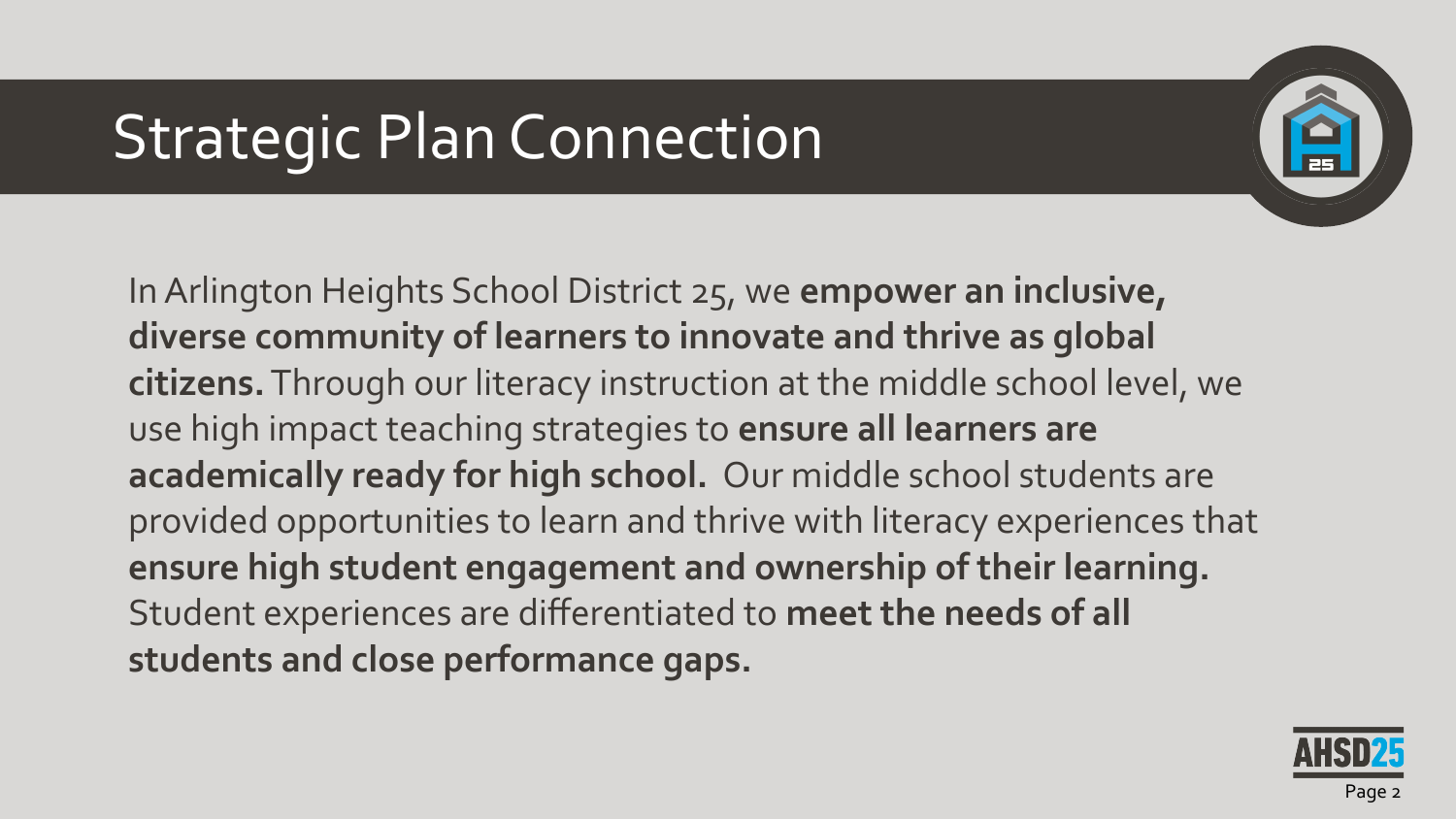#### **Committee**



- All English Language Arts Teachers & Advanced Language Arts Teachers
- **Building Administrators**
- Literacy Coordinator
- **Student Learning Coaches**
- Assistant Superintendent of Student Learning

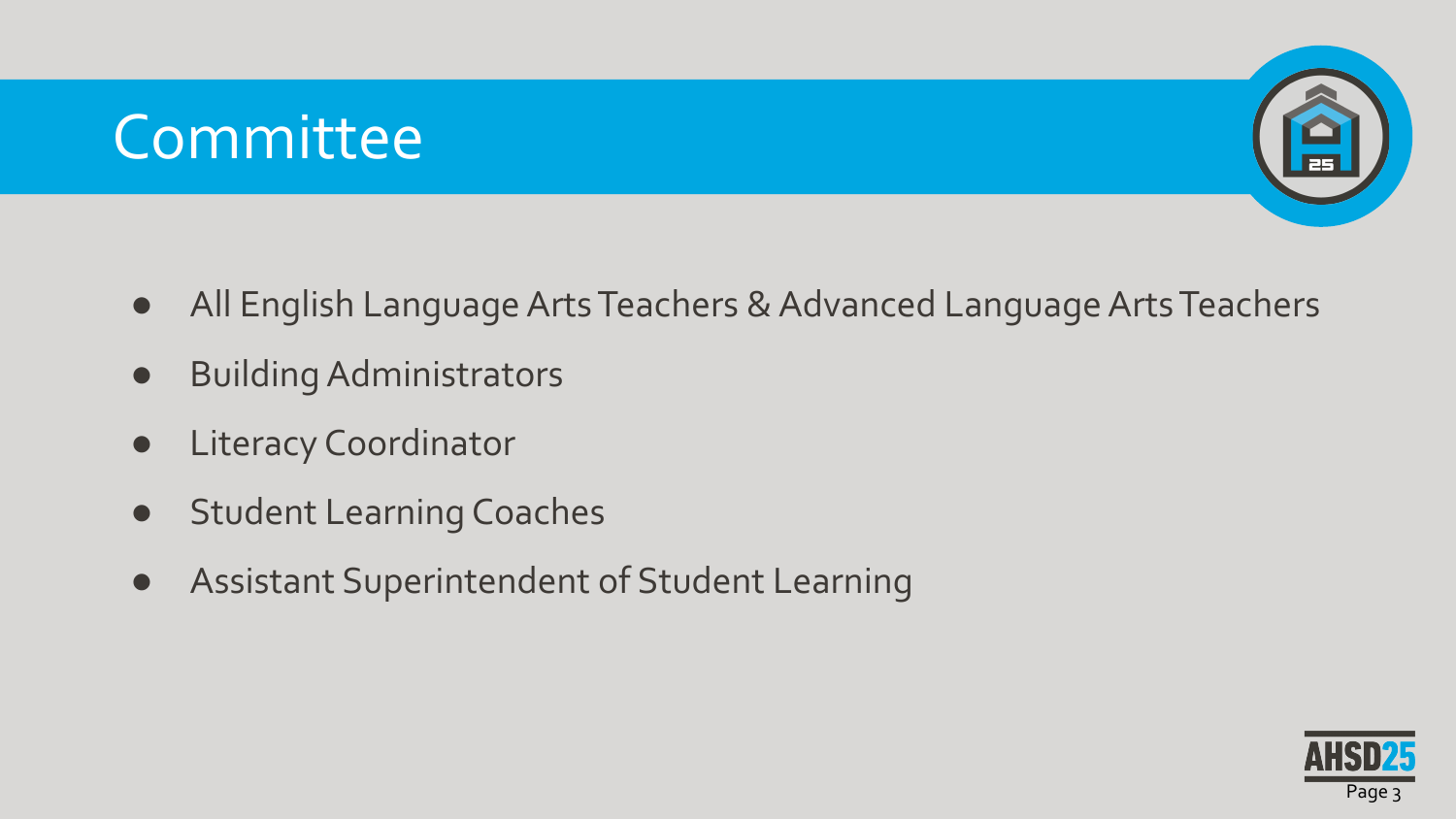#### Timeline



Page 4

ES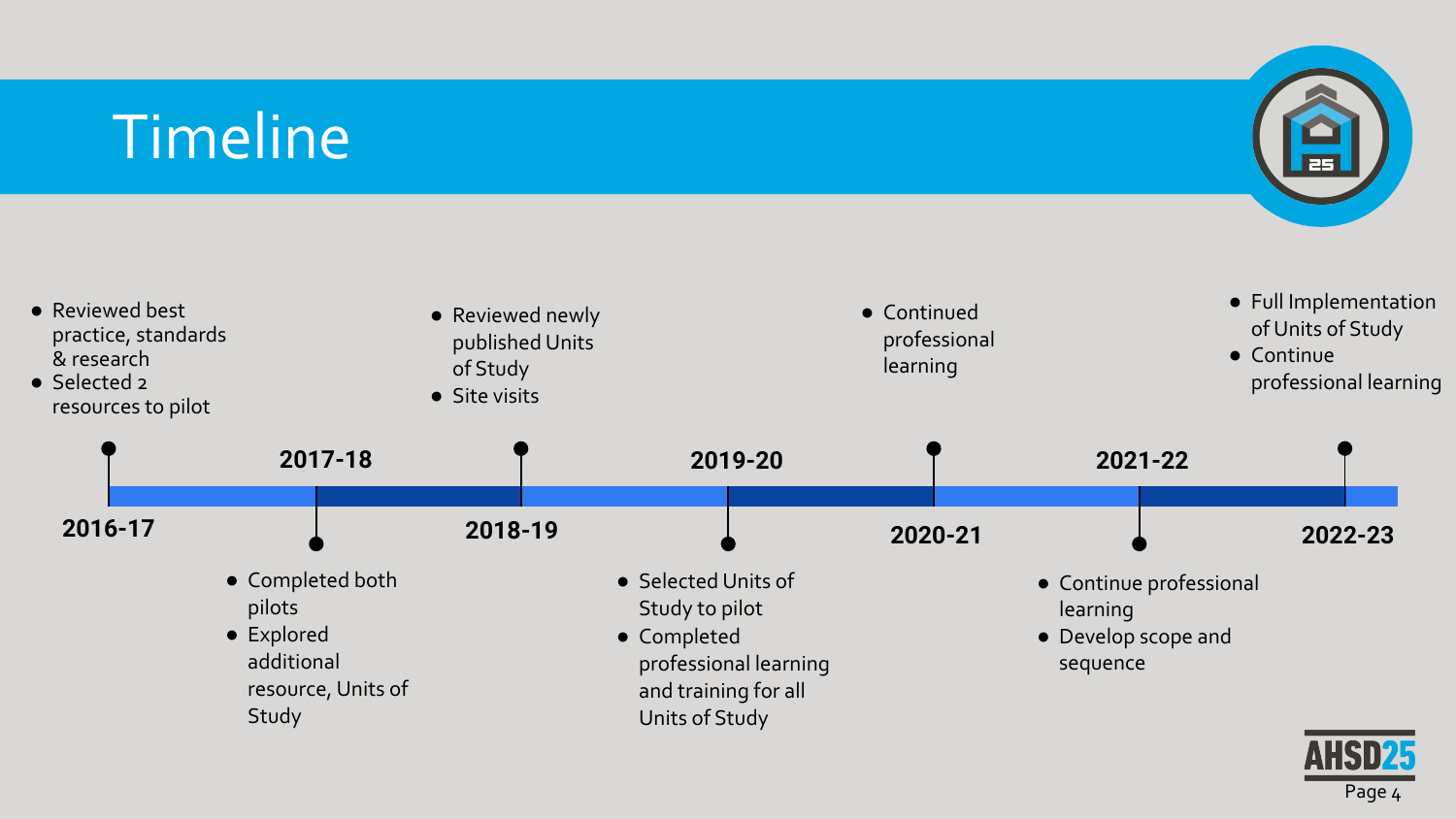#### Professional Learning

Topics covered will include:

- Reading Instruction
- Writing Instruction
- Assessment
- Grading



res l

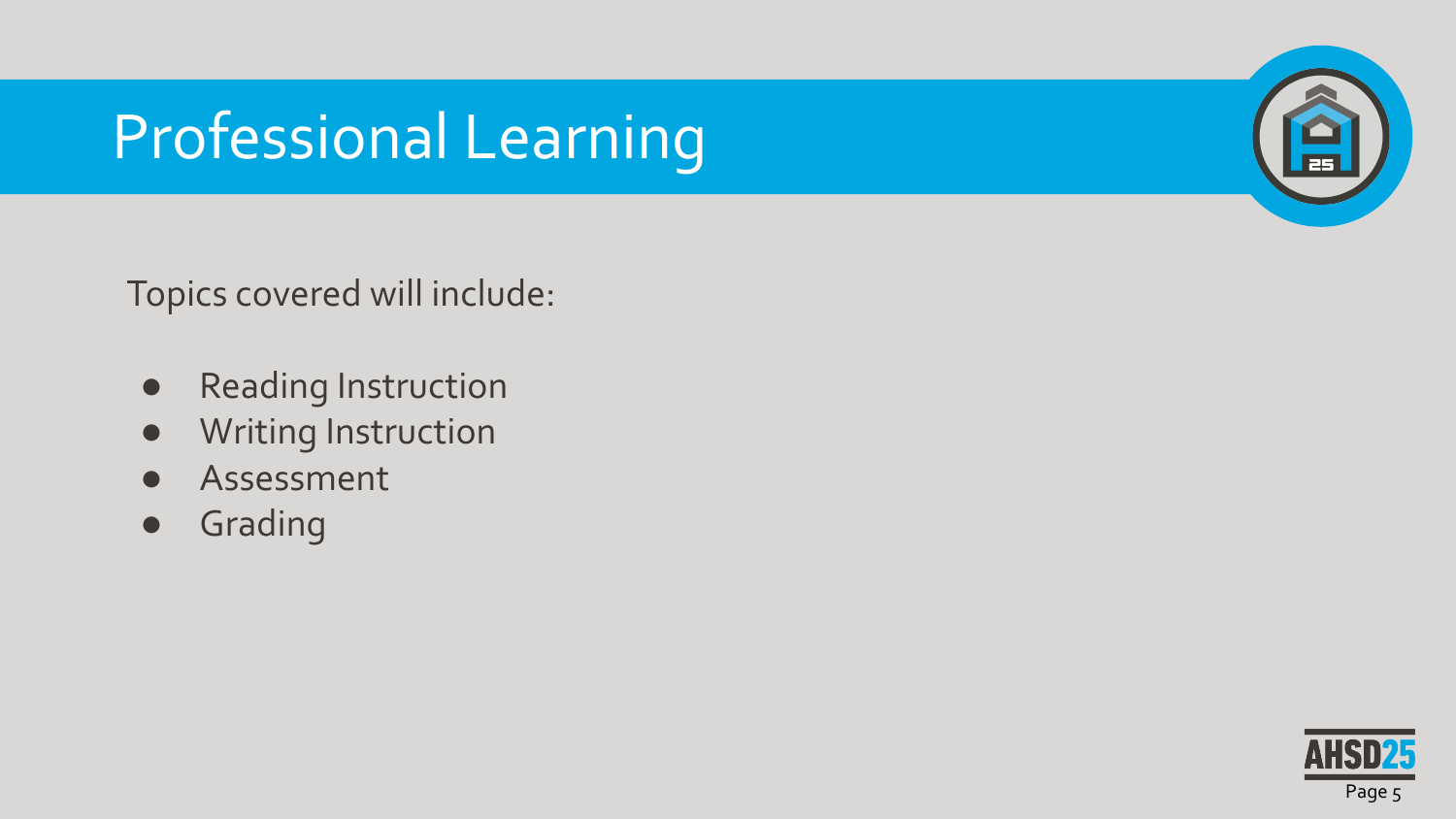#### Resource



Teachers College Reading and Writing Project Units of Study prepare students for reading and writing tasks they will face in the future and develop confident readers and writers who display agency and independence.

The **reading units** offer a framework for teaching the skills and strategies of proficient reading. Performance assessments and learning progressions help teachers monitor progress, lead small group instruction, and set next-step goals.

Built on best practices and a proven framework, the **writing units** support explicit instruction, provide rich opportunities for practice, and help teachers use learning progressions to set students on trajectories of growth.

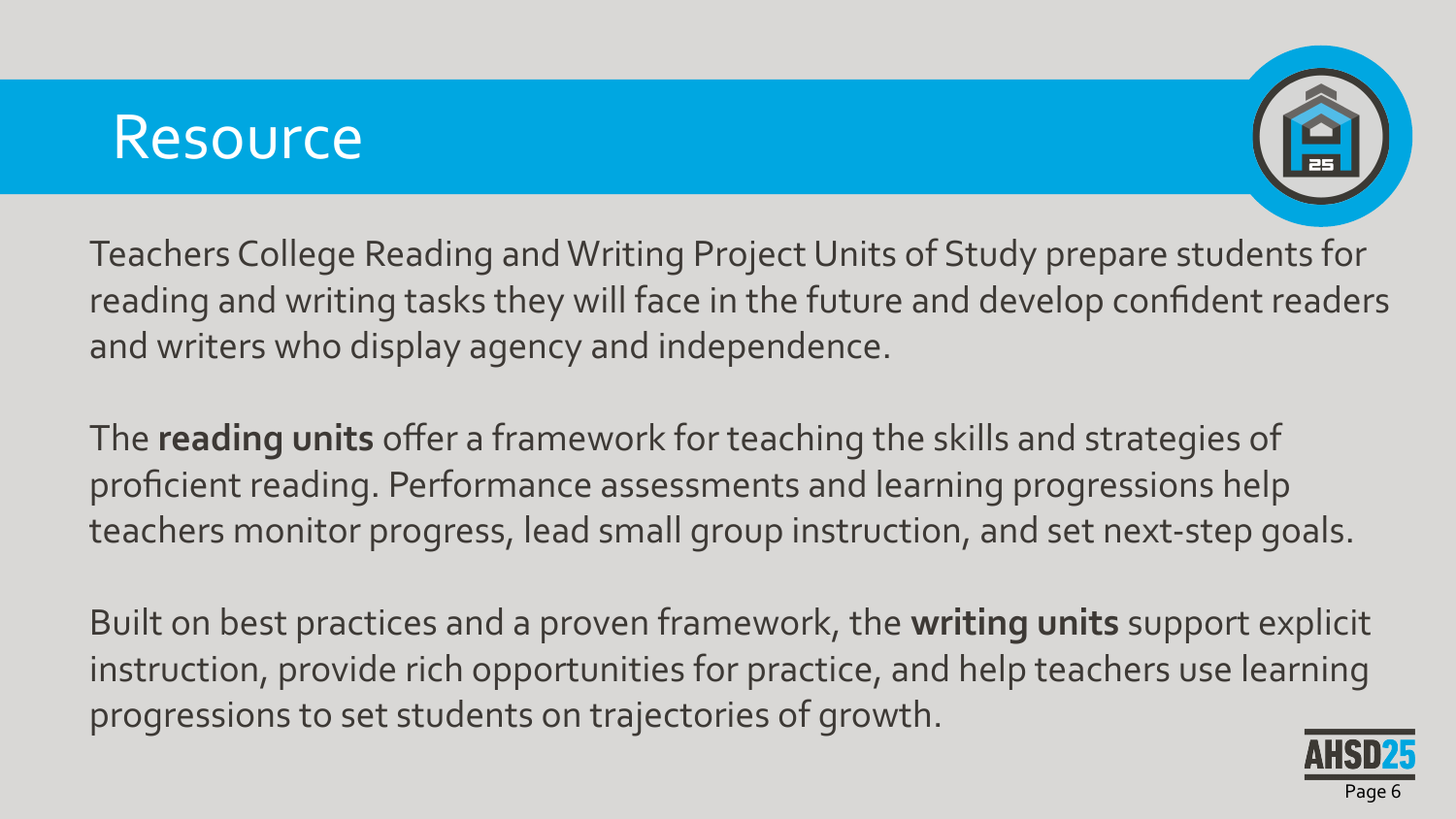#### Resource



| Grade | Reading                                                                                                                             | Writing                                                                          |
|-------|-------------------------------------------------------------------------------------------------------------------------------------|----------------------------------------------------------------------------------|
| 6th   | Deep Study of Character<br>Social Issues Book Clubs<br>$\bullet$<br>Tapping into the Power of Nonfiction<br>$\bullet$               | <b>Narrative</b><br>• The Literary Essay<br>• Research Based Information Writing |
| 7th   | <b>Historical Fiction Book Clubs</b><br><b>Dystopian Book Clubs</b><br>$\bullet$                                                    | • Realistic Fiction<br>• Writing About Reading<br>• The Art of Argument          |
| 8th   | Critical Literacy: Unlocking<br>$\bullet$<br><b>Contemporary Fiction</b><br><b>Essential Research Skills for Teens</b><br>$\bullet$ | Investigative Journalism<br>• The Literary Essay<br><b>Position Papers</b>       |

Page 7

**AHSD25**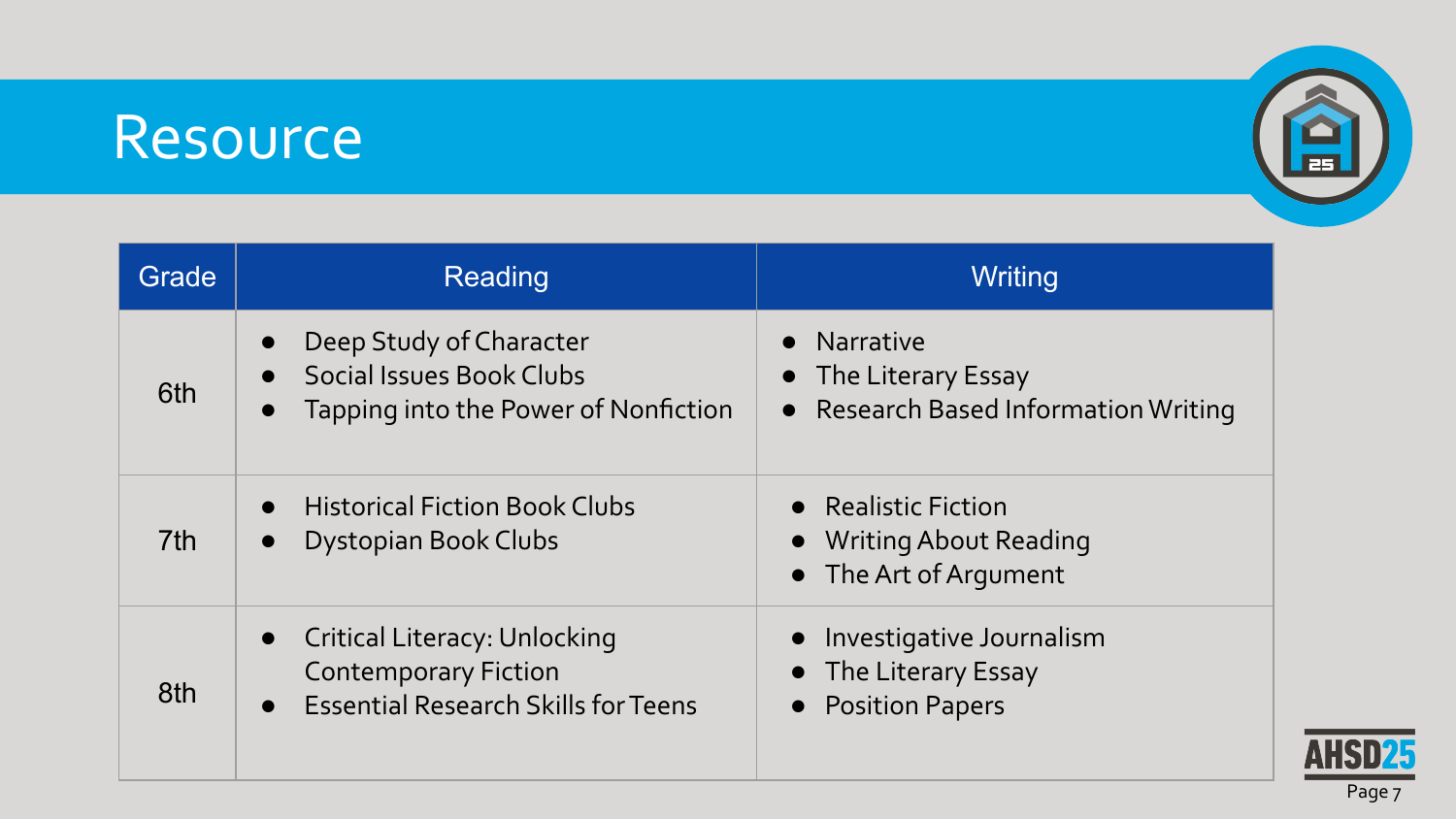### Cost



| <b>Item</b>                                     | <b>Cost</b>    | <b>Type</b>                                                                             |
|-------------------------------------------------|----------------|-----------------------------------------------------------------------------------------|
| <b>Units of Study Teacher</b><br><b>Manuals</b> | \$13,036.17    | One time cost<br>Purchased in 2017 through 2019                                         |
| <b>Student Novels</b>                           | \$25,000       | One time cost<br>Enrichment of classroom libraries and<br>built into 2022-24 DSL budget |
| <b>Student Novels</b>                           | $$0 - $10,000$ | Annual cost<br>Need-based and built into existing DSL<br>budget                         |

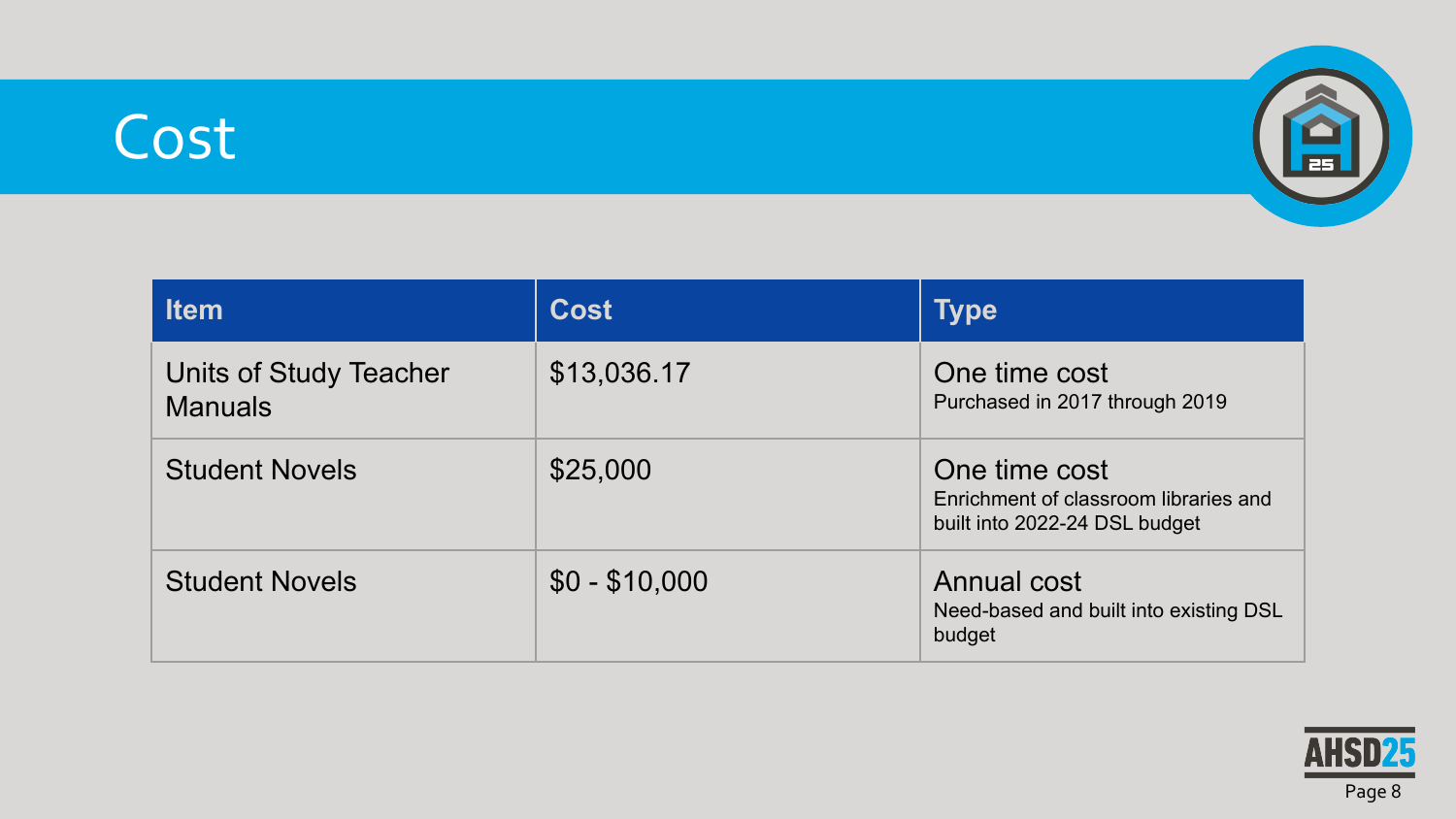#### Impact



#### Todd Slowinski

- 8th Grade ELA/ALA Teacher
- Thomas Middle School

<- (click to play video)



25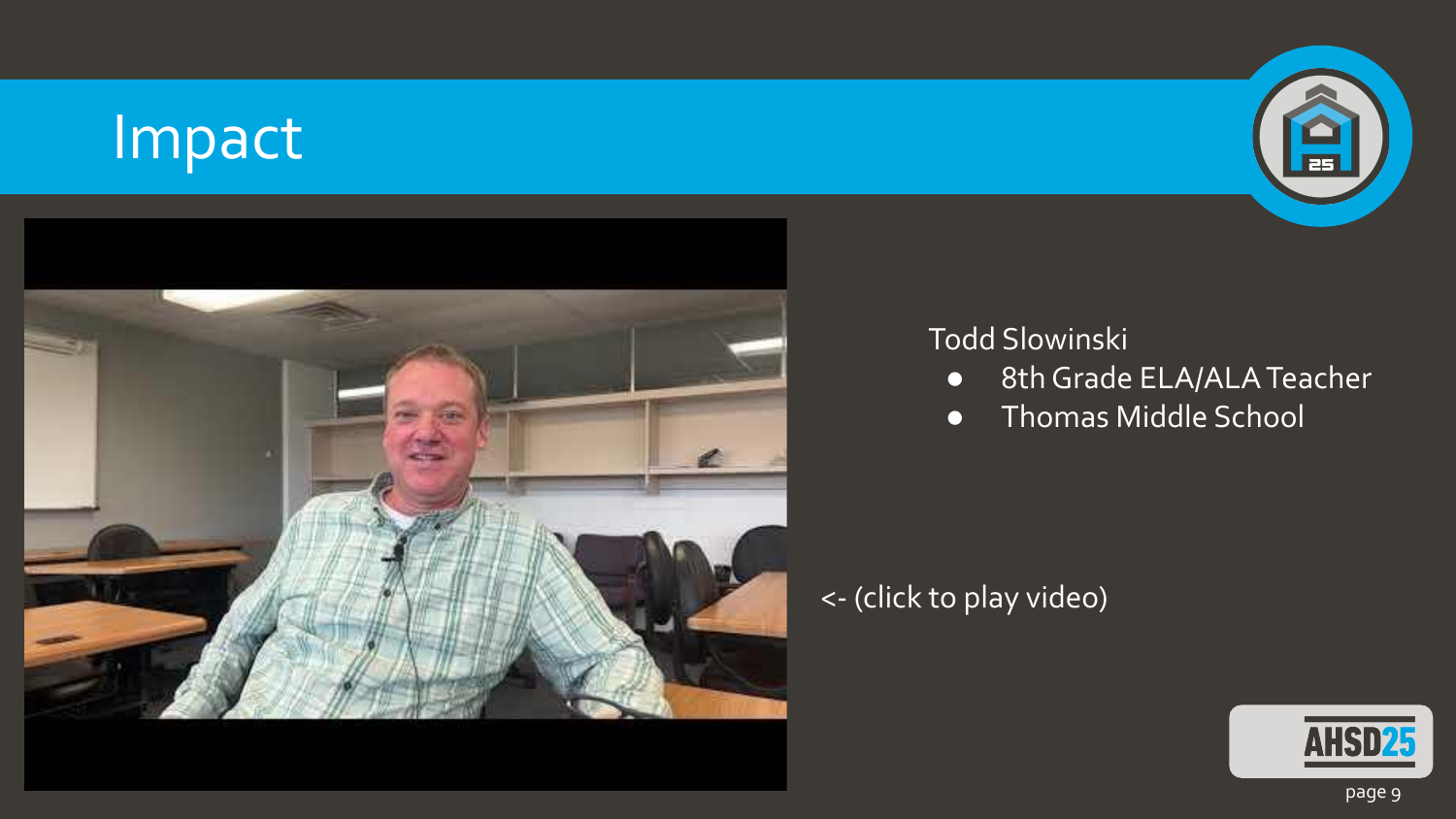#### Impact



#### Christine Fontanetta

- 6th Grade ELA Teacher
- South Middle School

#### <- (click to play video)



 $\overline{P}$